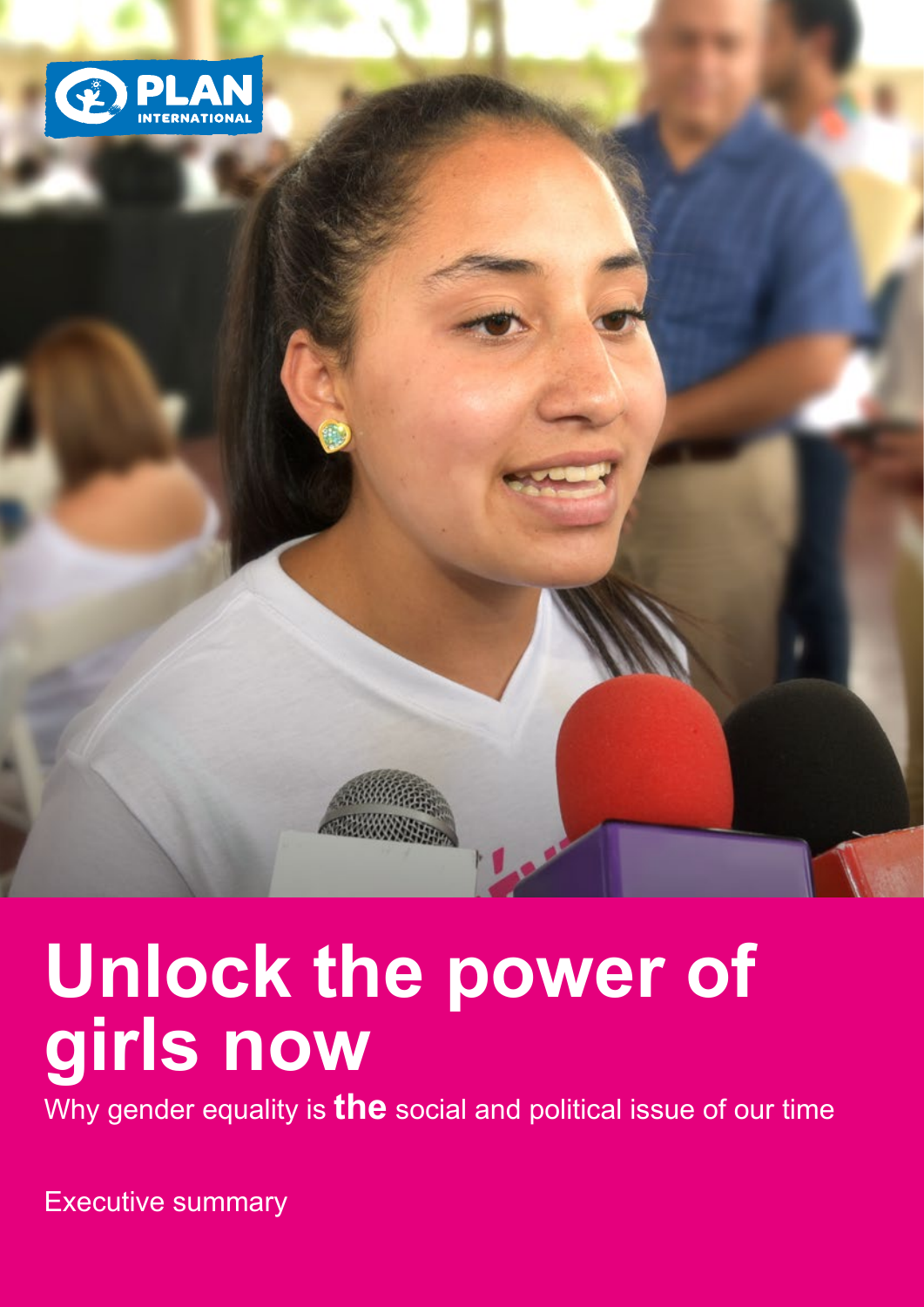#### **ABOUT THIS REPORT**

**This report, building on research gathered over the last decade, focuses on the testimony of young people, particularly adolescent girls, and on their right to properly participate in decisions that affect their lives at family, community and national levels. It emphasises that girls are almost always denied the opportunity at home, at school and in their wider communities, to be heard and heeded. Their voices and experiences do not influence or lead change: they are not decision-makers even in matters, like leaving school and getting married, that have a massive impact on their lives. They are largely invisible in public spaces. In this report we are listening carefully to what they have told us about what must be done and how to do it.** 

#### **ABOUT PLAN INTERNATIONAL**

**We strive to advance children's rights and equality for girls all over the world. We recognise the power and potential of every single child. But this is often suppressed by poverty, violence, exclusion and discrimination. And it's girls who are most affected. As an independent development and humanitarian organisation, we work alongside children, young people, our supporters and partners to tackle the root causes of the challenges facing girls and all vulnerable children. We support children's rights from birth until they reach adulthood, and enable children to prepare for and respond to crises and adversity. We drive changes in practice and policy at local, national and global levels using our reach, experience and knowledge. For over 75 years we have been building powerful partnerships for children, and we are active in over 70 countries.**

# **Download the full report at [plan-international.org/girlsnow](https://plan-international.org/girlsnow)**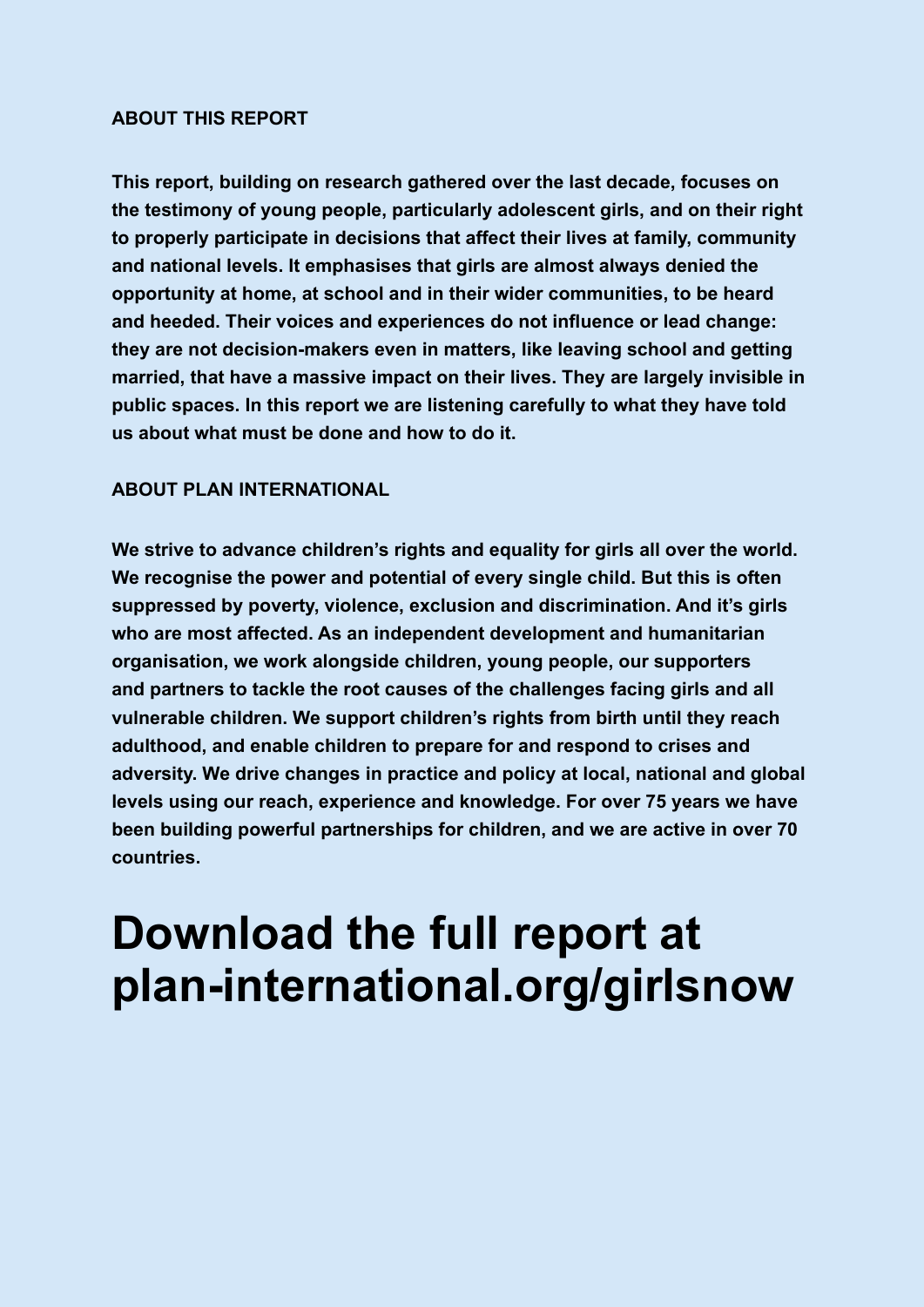**N**o matter what their circumstances, girls worldwide face a wall of resistance in their struggle for gender equality: despite laws, policies and global targets all put in place to advance change, the pace of progress is disturbingly slow.

The research undertaken by Plan International this year in Spain, Uganda and Colombia demonstrates clearly that gender inequality is still very much part of the fabric of our society. The evidence we have gathered is fascinating, and horrifying, uncovering a complex thread of discrimination and violence at all levels. The key to equality is to challenge the widespread perception that girls are worth less than boys: a valuation that starts when they are born and follows them into their adult lives. As one young woman in Uganda commented:

**"The parents only favour the boys. They even say that a [girl] child is a curse – if you start a journey and the first thing you meet is a girl and you're a man, it's considered as bad luck so you have to go back [home] until you first meet with a boy." Mercy, 16, Uganda**

This report focuses on the testimony of young people, particularly adolescent girls, and on their right to properly participate in their lives at family, community and national levels. It emphasises that girls are almost always denied the opportunity, at home, at school and in their wider communities, to be heard and heeded. Their voices and experiences do not influence or lead change: they are not decision-makers even in matters, like leaving school and getting married, that have a massive impact on their lives. They are largely invisible in public spaces. In this report we are listening carefully to what they have told us about what must be done about it and how to do it.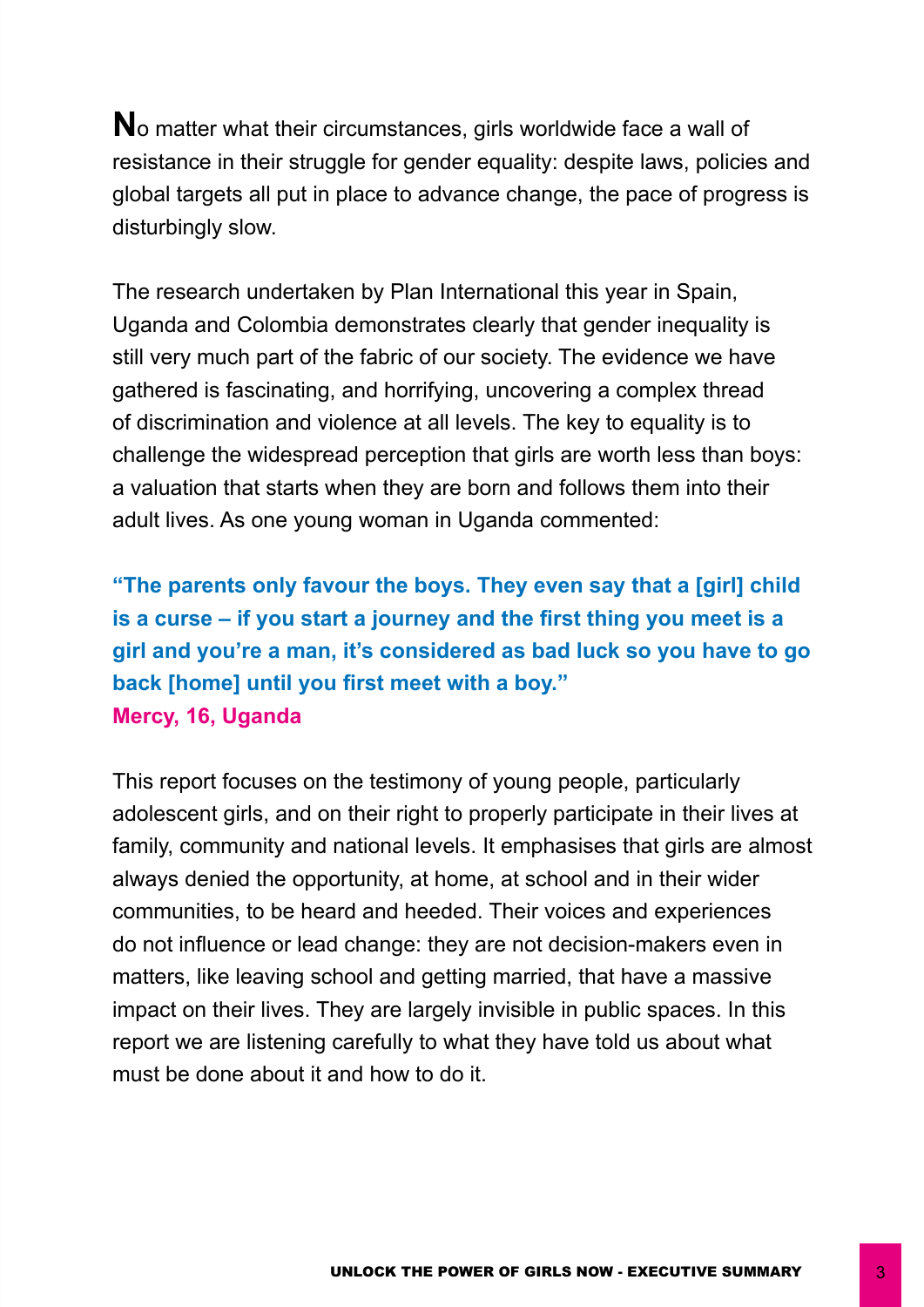# **Studying the lives of girls**

**"Girls want to have more self-confidence, to not feel afraid or**  ashamed to express their feelings and needs.リリ<br>Andrea, 15, Ecuador **Andrea, 15, Ecuador** 

Over the past four years Plan International has undertaken three major studies – *Hear Our Voices*, *Girls Speak Out* and *Counting the Invisible* – that focus on examining the attitudes and perceptions of adolescent girls and boys in many different parts of the world.

This approach has continued in the latest study, *Voices of Hope*, carried out and reported on this year. The findings of this body of research – what girls and boys have told us regarding their lives, perceptions and opinions – present a real opportunity to help transform girls' lives. Those in power must listen to what girls have to say and act upon it.

One message that has come over unmistakeably, in all the findings over four years of research, is that the discriminatory attitudes and behaviour entrenched in family and community life, where power is wielded almost entirely by men, keep gender stereotypes alive. This deep-seated bias which views women and girls as inferior is the greatest barrier to ending inequality. It must not just be ignored simply because it has proved so difficult to change.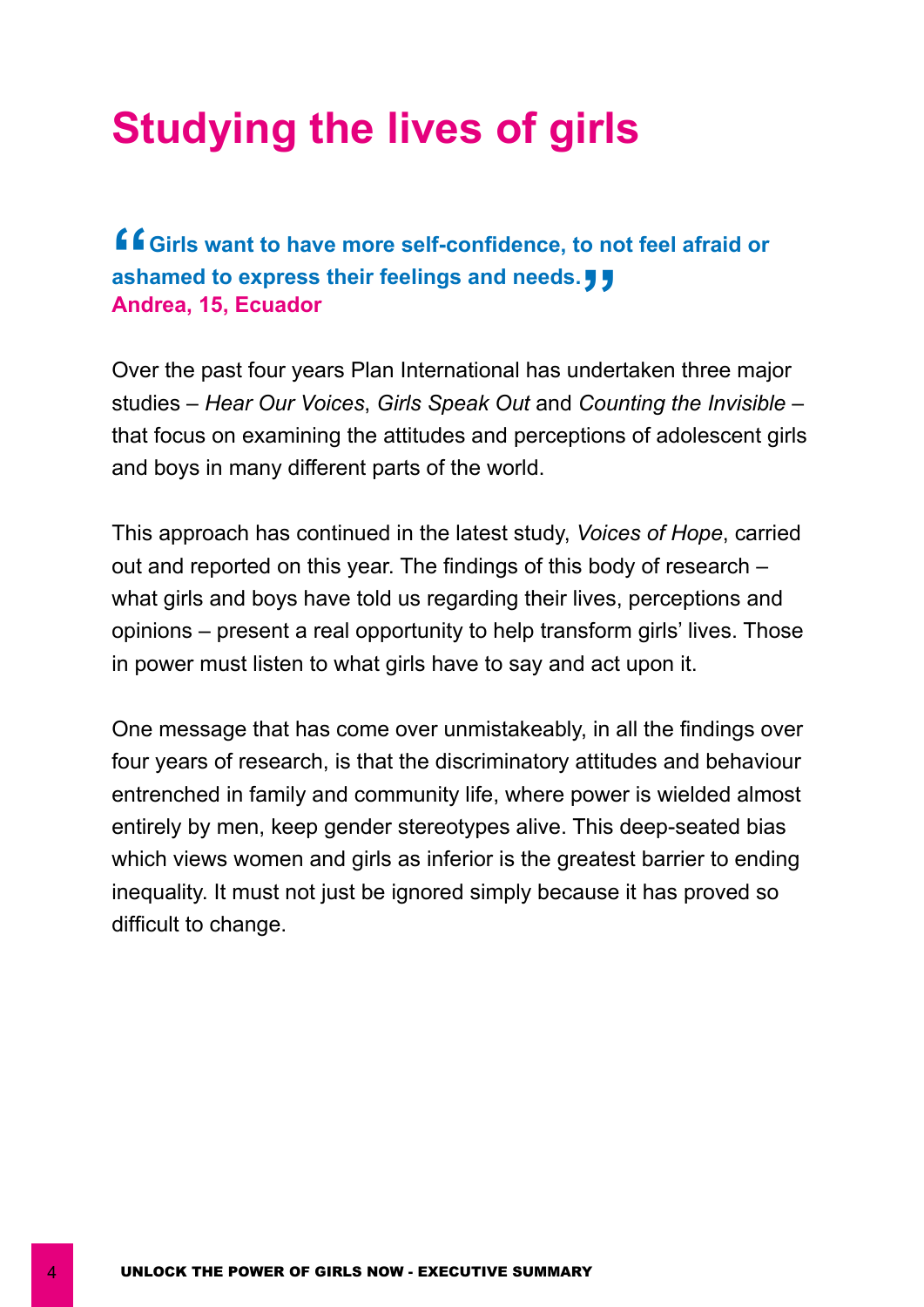### **Poverty and violence sustain inequality**

In this year's research in both Colombia and Uganda, the participants identified a series of interconnecting issues within their communities which included family and economic disadvantage, and widespread violence. Boys in Colombia discussed the threat and fact of physical violence on the streets, the issue of gangs and drugs, while girls talked about the threat of sexual violence, rape and sexual harassment that they face every day. This pervasive fear of violence both inside and outside the home was discussed in Uganda too, with family dynamics appearing to become increasingly complex as girls grow up.

Poverty and economic hardship were part of the everyday reality of those taking part in the research and again gender plays a part in how this affects their lives: in Colombia girls worry about the impact on their educational opportunities while boys can get drawn into gangs and selling drugs. In Uganda too poverty has a greater effect on girls' continuing education and the lack of money can force them into transactional sex with older boyfriends.

**f**  $\overline{\phantom{a}}$  Other situations at home force her to fall into relationships and **such things… [this] can force the girl to fall into love." [Interviewer] "So should we say that if a girl gets a boyfriend, her problems will have been solved?" "At the moment she can be thinking that that's the best solution she**  is having. But she ends up with an end result that's disastrous.リ<mark>リ</mark><br>Edith, 16, Uganda **Edith, 16, Uganda**

Just over half of the female interviewees in Uganda were already mothers, most first becoming pregnant at 13 or 14 years old.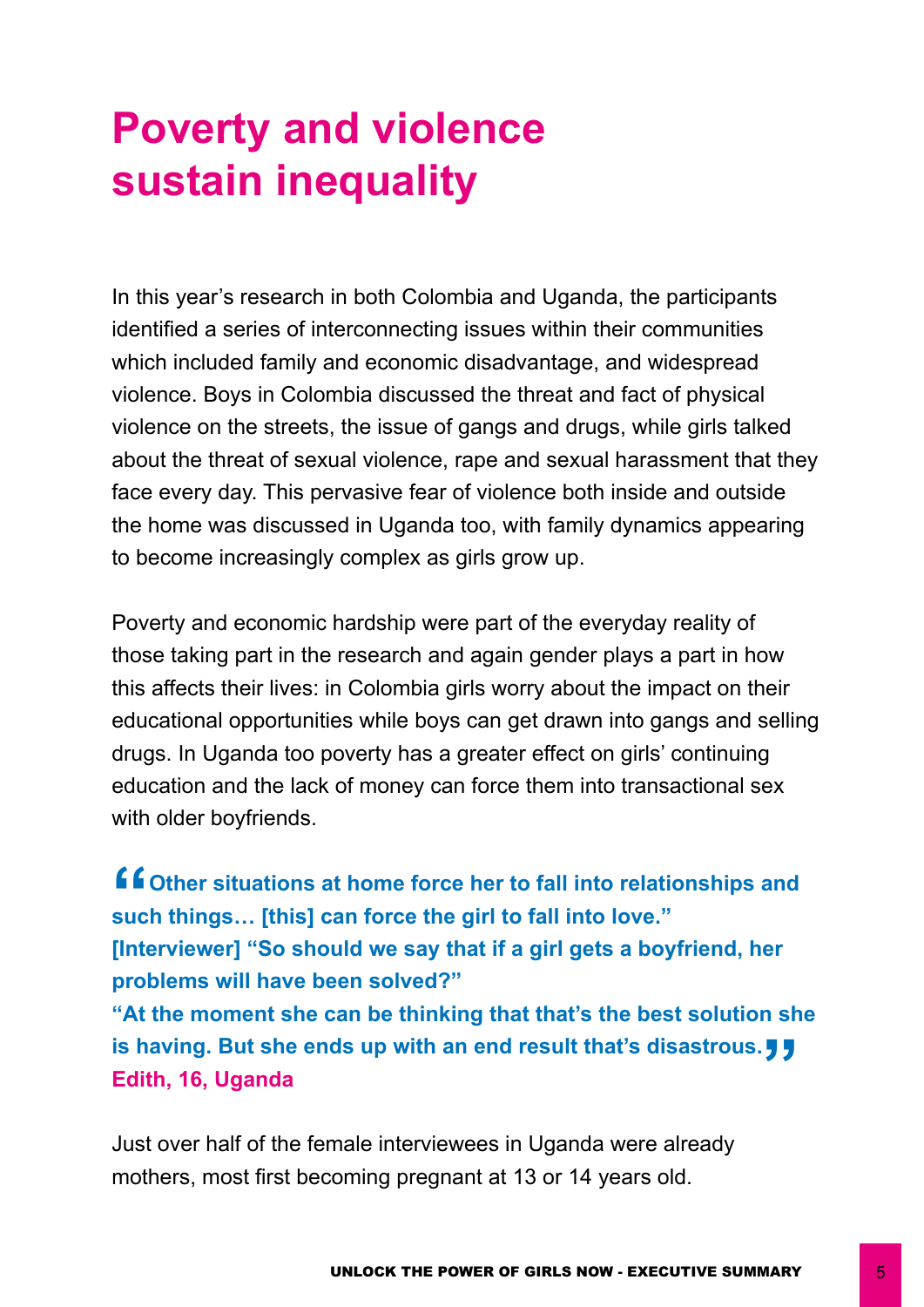#### **Discrimination starts at home**

In both countries girls described their homes and families as a place where gender power relations and discrimination affect them on a dayto-day basis. They see this as unfair: it limits their time for study, for recreation and rest, and this, in turn, compromises their rights.

**f**  $A$  t home I have to sweep, wash the dishes and wash my **brother's clothes. He was brought to the world as a trophy that is cleaned and taken care of and it makes me feel bad. How is it possible that I have to do everything and also have to wash his**  clothes? He can learn too.リリ<br>Paola, 16, Colombia **Paola, 16, Colombia**

Girls could see that boys too were bound by their parents' and peers' expectations:

**f f** Here they have something like a law: when a boy is 13 he **must have a girlfriend or he is gay. It is a law created by the gang members: they agreed on it with all the boys and now it is common for everyone and young people to say: 'You turn 13 and don't have**  a girlfriend, you are gay'. <mark>()</mark><br>Luisa, 14, Colombia **Luisa, 14, Colombia**

Traditional family roles were also noted, and resented, by girls in Spain:

**f f** i see that my parents still have the mentality that the girls have **to learn to do this [the housework] for their future. And my brother**  being a boy, hardly knows how to do anything.リリ<br>Julia, 14, Spain **Julia, 14, Spain**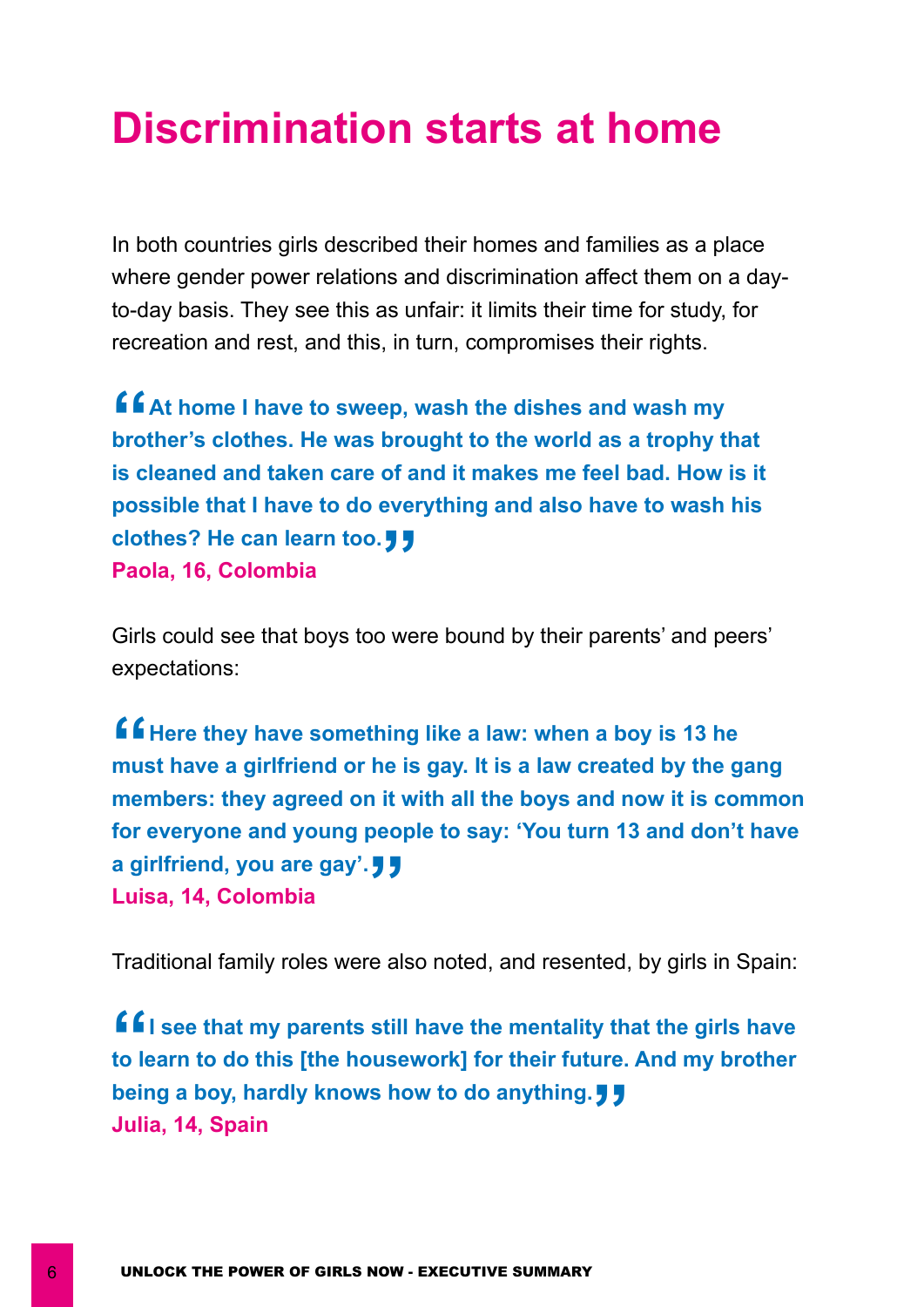Although physical violence was not mentioned by participants in Spain, the psychological bullying experienced by anyone who did not conform to established stereotypes was certainly an issue. Girls complained also about only being valued as accessories and sex objects by boys and men and having to look pretty and fashionable at all times:

**f** f Well, we have to be perfect. I do not know how to explain. We **have to educated, yes that's true, but we cannot talk too much. We have to be thin, we have to be pretty, we have to be smart, we have to be good with our husbands, boyfriends. " Sara, 19, Spain**

#### **Youth leading change**

All the young people taking part in the research in Uganda and Colombia were part of Plan International's Champions of Change programme and, as a result of taking part in this programme, had seen many changes in their own attitudes: in renewed self-confidence and in their capacity to influence the lives and opinions of others. For girls, this journey of individual empowerment has led to the recognition that, as girls, they are valuable, able and powerful.

There were many examples in the interviews of girls regularly explaining to their parents the gender inequality at play and bargaining for fairer treatment.

**f f** So, I told my mum that there should be equality because it was **not possible that I had to wash the dishes, and my brother came home and got dishes dirty and did not wash anything because he**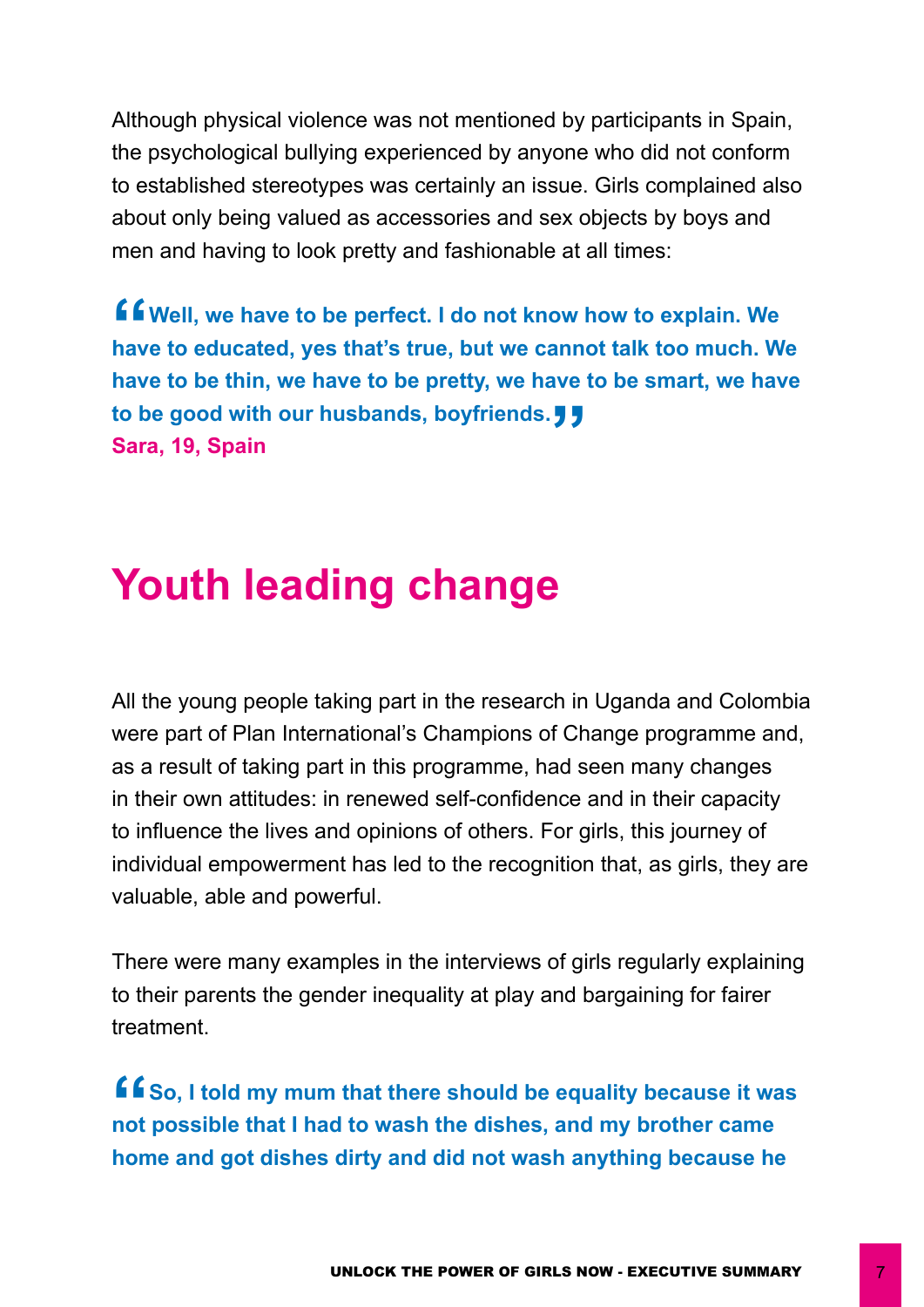**is the man. Then I told her that it was machismo. She began to understand me and we began to talk. So now when I go out I tell her where I am going. If my brother goes out he also says where he is**  going, so I do not see that inequality any more. J J<br>Gabriela, 15, Colombia **Gabriela, 15, Colombia**

Despite some success at home it was a different story in the community, where girls felt they were usually excluded from any effective participation. One girl from Colombia described her community as "against women and chauvinist" and another demonstrated a clear understanding of how long it might take for this chauvinism to shift:

**f f** The positive thing is that you gradually teach people that things **should not be like that, that you have to improve them and work harder to make things better. The idea is to gradually improve. There are people who don't listen but you can teach them step by**  step, like a grain of sand at a time until they become interested.!<br>Lorena, 14, Colombia **Lorena, 14, Colombia**

Work within the community is, nevertheless, further advanced in Colombia, where the respondents had been participants in the Champions of Change programme for some time, and their selfconfidence and strategic capacity is noticeably more developed. In Uganda, girls who were inclined to question the status quo felt more constrained by the pressure not to challenge their families and communities too hard, and by the conviction that they were not listened to. It is evident from both studies that any young women daring to be different, and stepping out in public spaces as they know they must, will be risking outrage and may well be ostracised and bullied:

**ff** ...they believed I was submissive and quiet. They thought I **would continue like that, but when I started to talk and play they started to say: 'Soccer is not for you, you are going to be a tomboy,**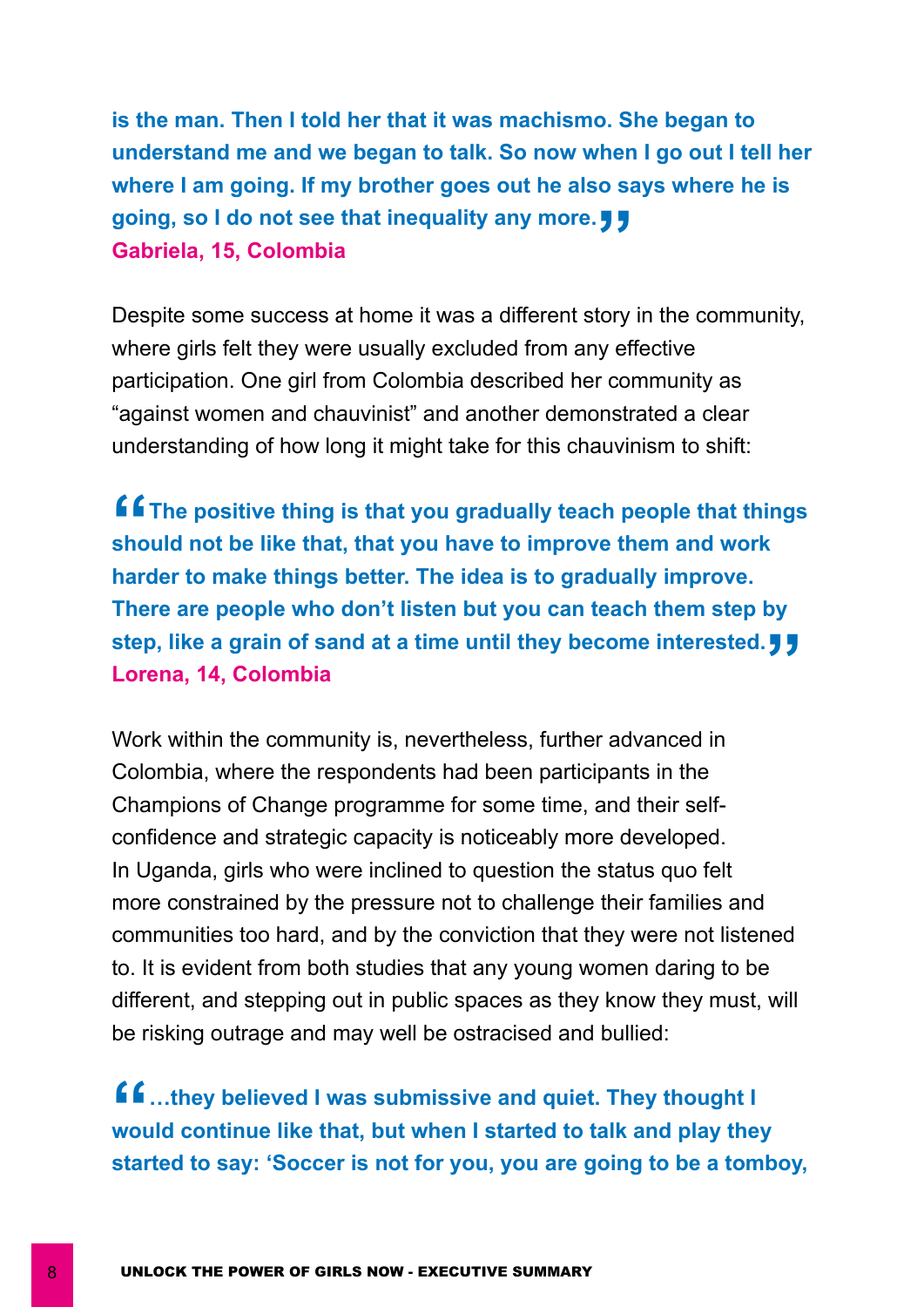

**you are going to break a leg, do not play.' It hurt at first because I did not expect my neighbours to say that or my friends to walk away, but then I understood that if they really loved me we could fix things. I explained that I am not going to become 'butch' by playing with a ball. I am still a**  girl, even when I play soccer or wear trousers. J J<br>Gabriela, 15, Colombia **Gabriela, 15, Colombia**

In both countries young people also focused on communication strategies, identifying a number of ways to capture an audience who might not normally engage with gender equality issues.

**filled** would do some lectures, plays and things that draw people's **attention such as movies, series, brochures and things like that because there are people who do not pay attention to newspapers. People focus**  more on the movies or the internet.!<mark>!!</mark><br>Juan, 16, Colombia **Juan, 16, Colombia**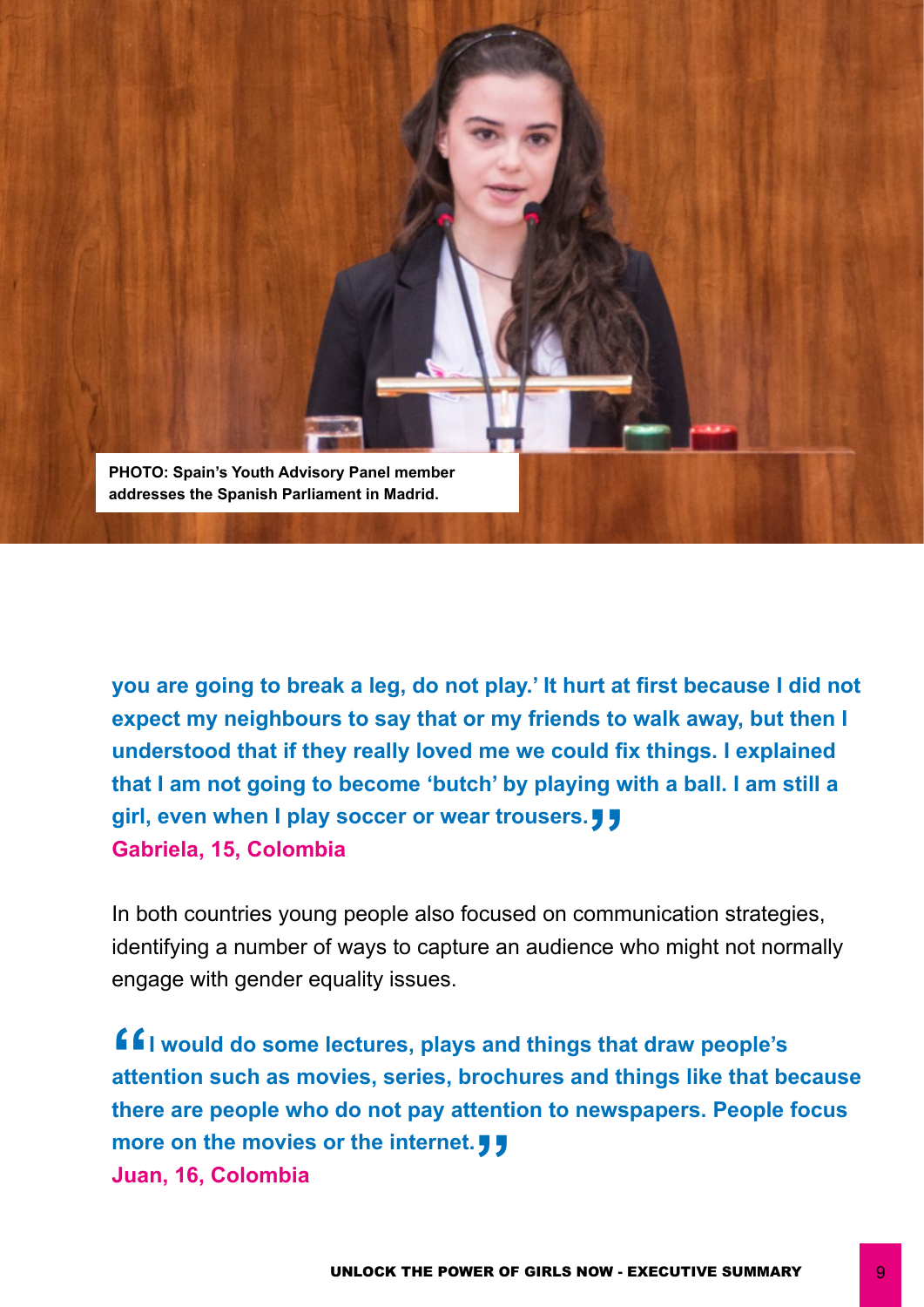### **Tackling violence**

**f f** If I were the mayor, I would enforce the law forbidding violence **against women. If people do not respect the law, they will be punished. Cindy, 15, Colombia "**<br>Col

Adolescent girls taking part in the research in Colombia clearly hold local and national politicians and state officials responsible for protecting and promoting gender equality and for ensuring that young women are safe from violence. They wanted a safe public environment, appropriate mechanisms for reporting violence that did not put them at further risk and public campaigns, at both local and national level, in support of gender equality:

**f f** The mayor has more power than us. He can develop projects, **campaigns, social mobilisation at schools and talk about equality. They could also show films about gender equality and then discuss it. Carolina, 16, Colombia ,<br>**<br>arol

Additionally young people talked about the role of the media: specifically mentioning soap operas that normalise violence against women and girls. As one 15-year-old boy in Colombia explained:

#### **f Boys see men beating women on the TV and want to do the same thing."**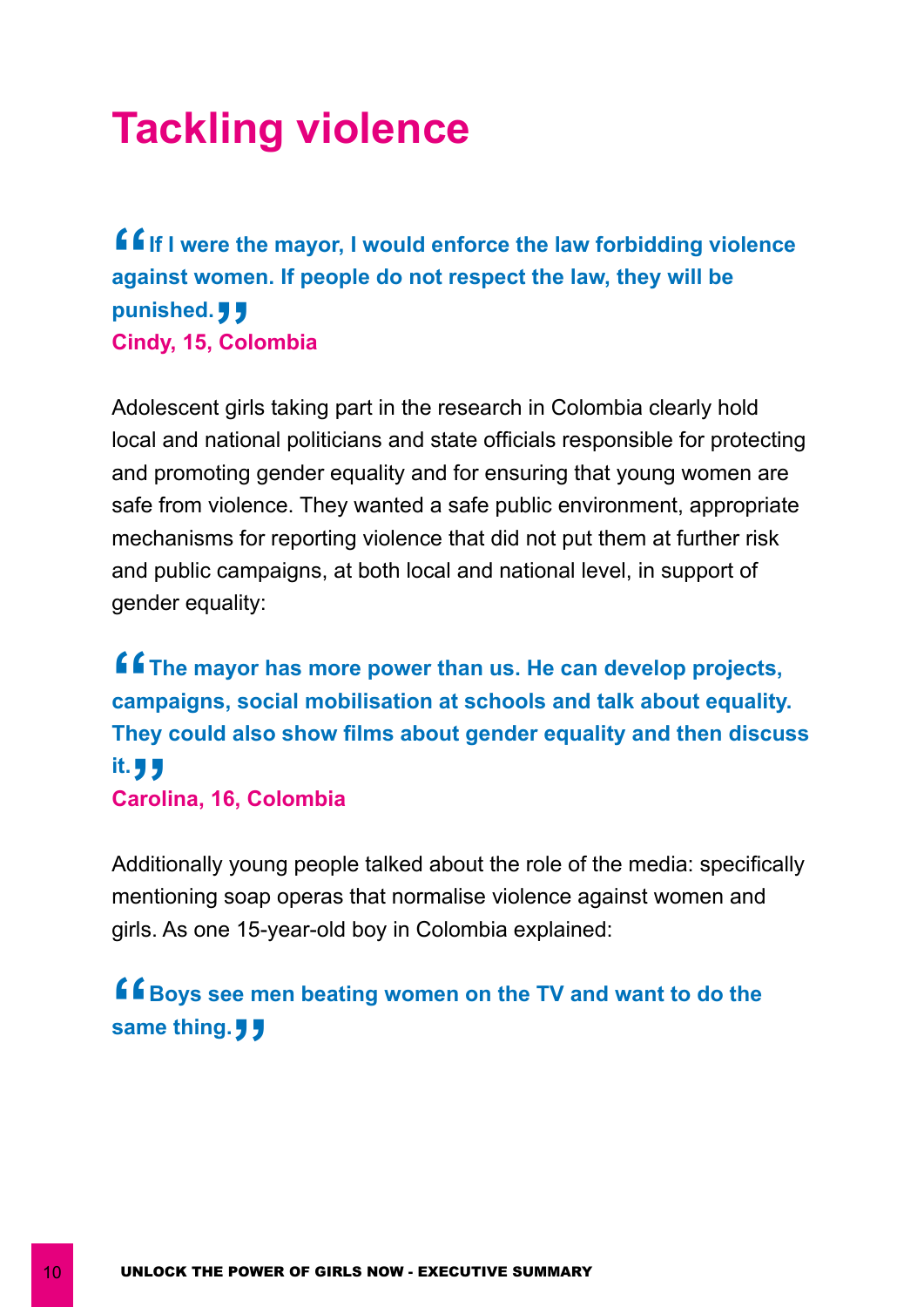# **Gaining allies and building support**

Young people identified a range of potential allies important as supporters in the struggle for gender equality: transforming the family was identified as the cornerstone for wider changes, and parental support and understanding as key. Female role models, who personify the lifting of barriers through their personal success in male-dominated areas or professions, were also targeted as allies, as were NGOs, teachers, community and, in some cases, religious leaders and the media. Young people were particularly aware of their lack of access to state and institutional power and were concerned to find support among politicians and state officials.

**f f** Politicians are role models to a number of young people, **community and clan members. They can contribute to the situations of girls and boys through chairing community dialogues to discuss with the community how to advance gender equality and also address other challenges in the community. Politicians also can support or provide funds to support youth-led movements to**  run programmes to challenge social norms.!<mark>!</mark><br>Odongo, 16, Uganda **Odongo, 16, Uganda**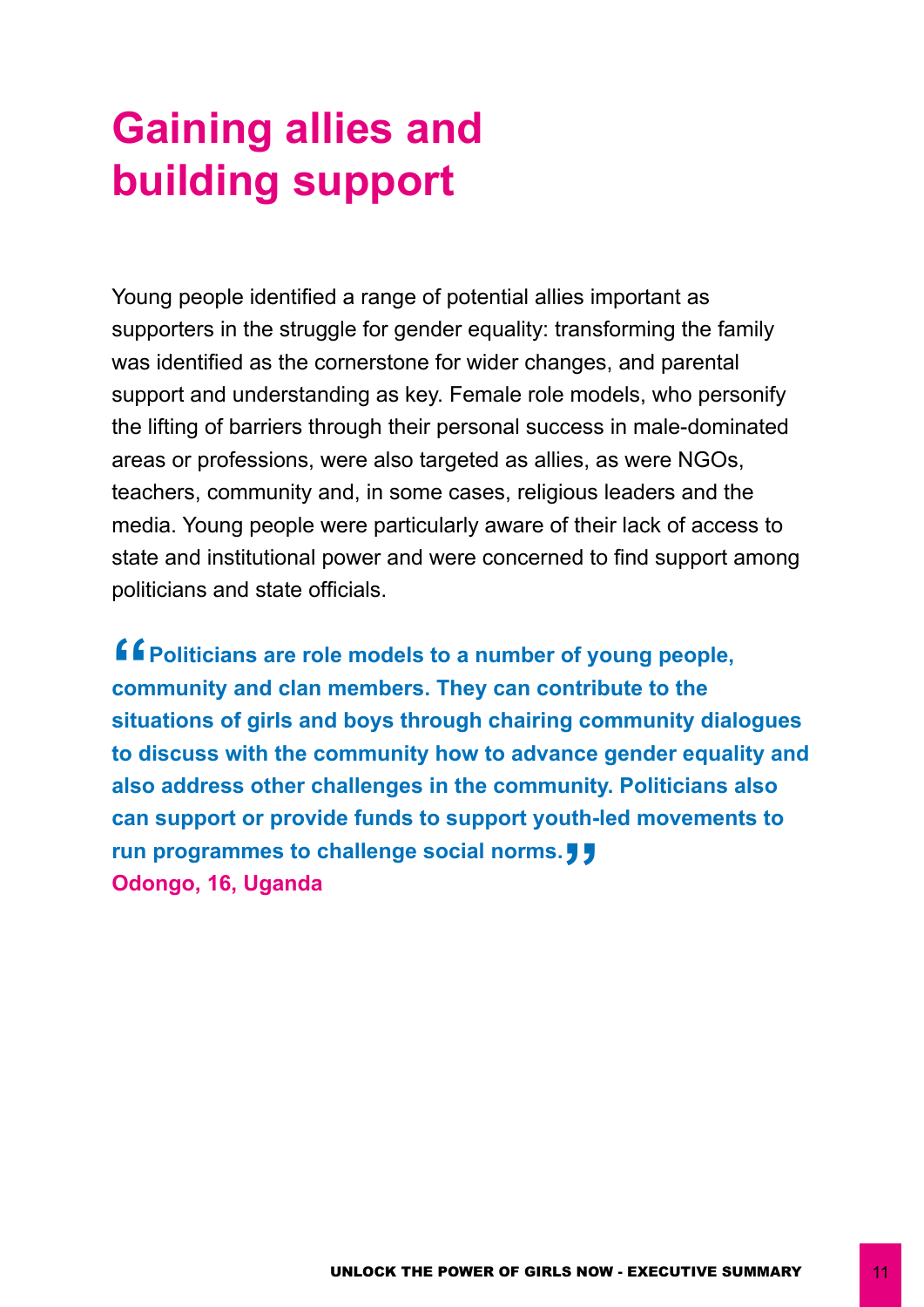### **Conclusion: girls cannot change the world alone**





**PHOTO: Girl leader of a menstrual hygiene club set up by Plan International at a school in Eastern Uganda. © Plan International / Quinn Neely**

12 UNLOCK THE POWER OF GIRLS NOW - EXECUTIVE SUMMARY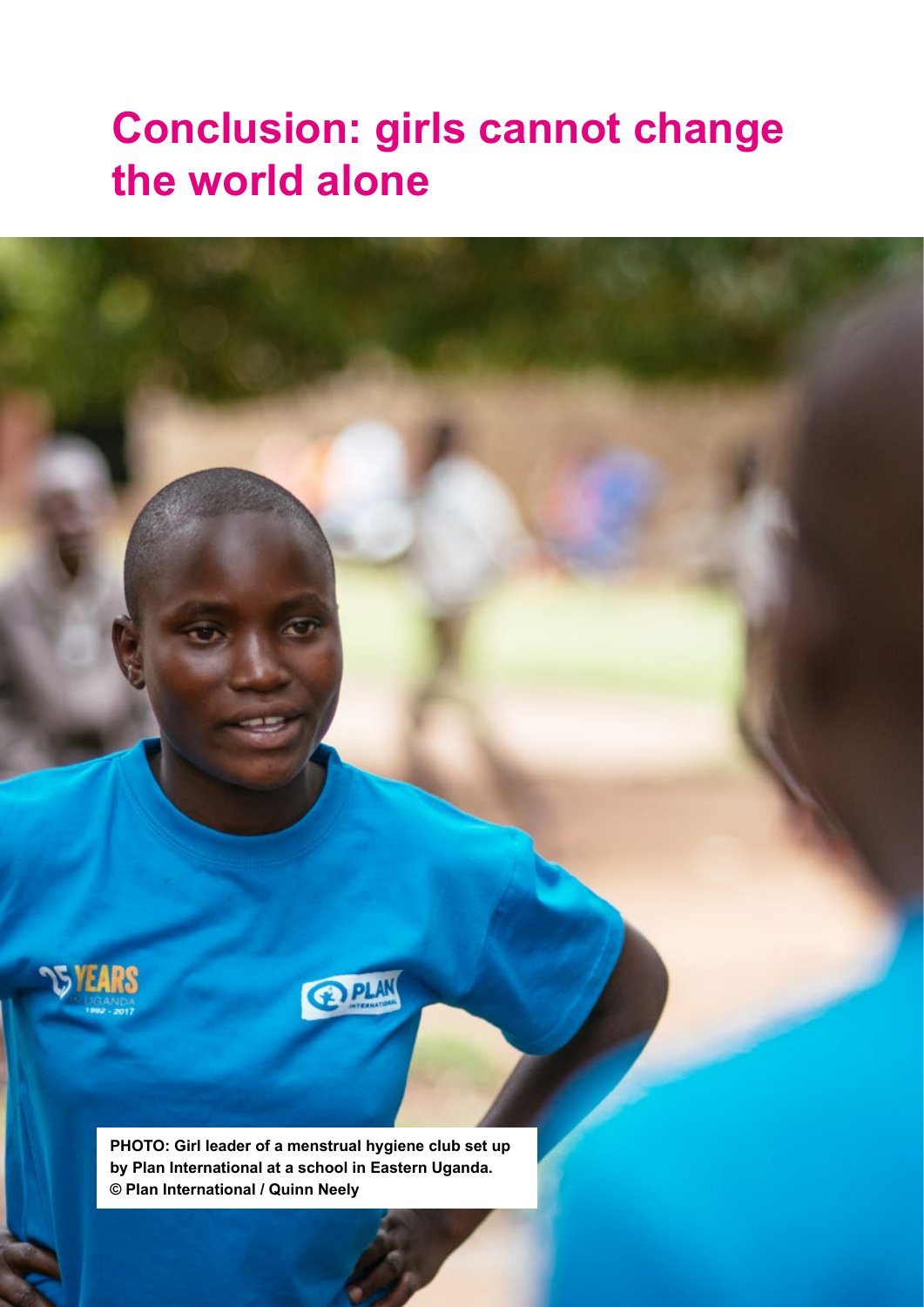The research has demonstrated that in order to transform attitudes and change the rules of society there must be a specific focus on power which remains largely in male hands. The unequal power relations at play often remain invisible and internalised and until they change nothing else will. In Spain, according to our research, gender inequality is perceived primarily as an issue for girls that should be tackled by girls with boys, perhaps, helping. In Uganda and Colombia participants are convinced that boys too are disadvantaged by gender inequality and that they too are responsible for creating a society where expectations, hopes and dreams are not conditioned and restricted by gender. It is crucially important that the balance of responsibility for creating transformational change is shifted everywhere.

**f f** The president, the mayor, the governor and other leaders, **they know rights and can create a society where we have equality. They have lived in a world where they know what it feels like. Also**  parents, because everything starts from home.リリ<br>Adriana, 16, Colombia **Adriana, 16, Colombia**

Laws and policies that promote gender equality may be nominally in place in many countries as they are, for example, in Spain. Despite that, the research conducted there illustrates clearly that the concept of equality has not taken root, even in the hearts and minds of the young people interviewed. It is quite clear from all the research that girls are still valued less than boys and for the most part see themselves as worth less.

For transformative change to take place, gender equality must be become a key social and political issue and power holders must use their authority to challenge the deeply held personal attitudes that perpetuate misogyny, waste talent and impoverish all our lives.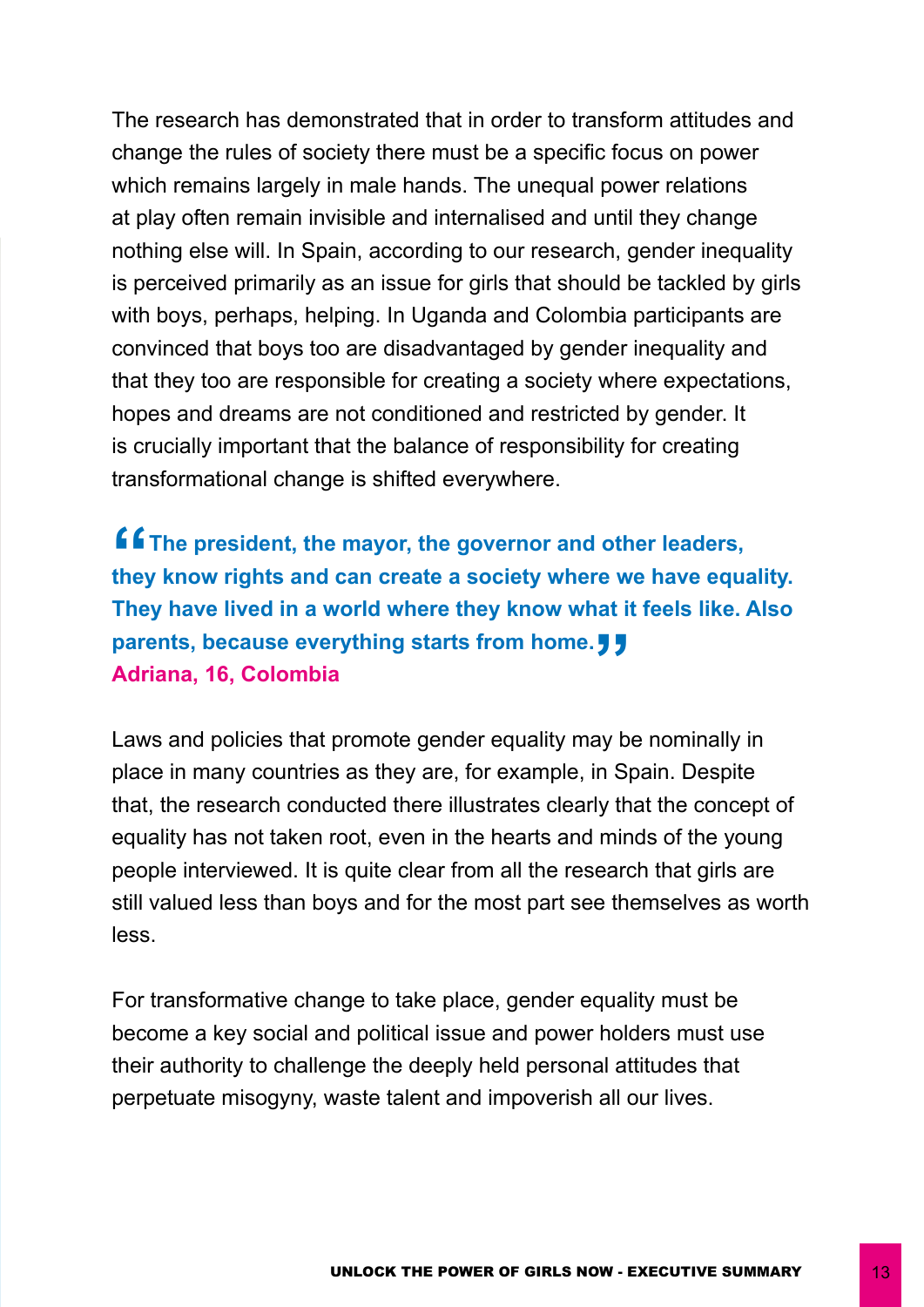### **Recommendations: unlocking the power of girls**

Pian

**PHOTO: Girls take part in child rights awareness activity in a refugee camp in Rwanda.**

 $14$  UNLOCK THE POWER OF GIRLS NOW  $\mathbf{F}$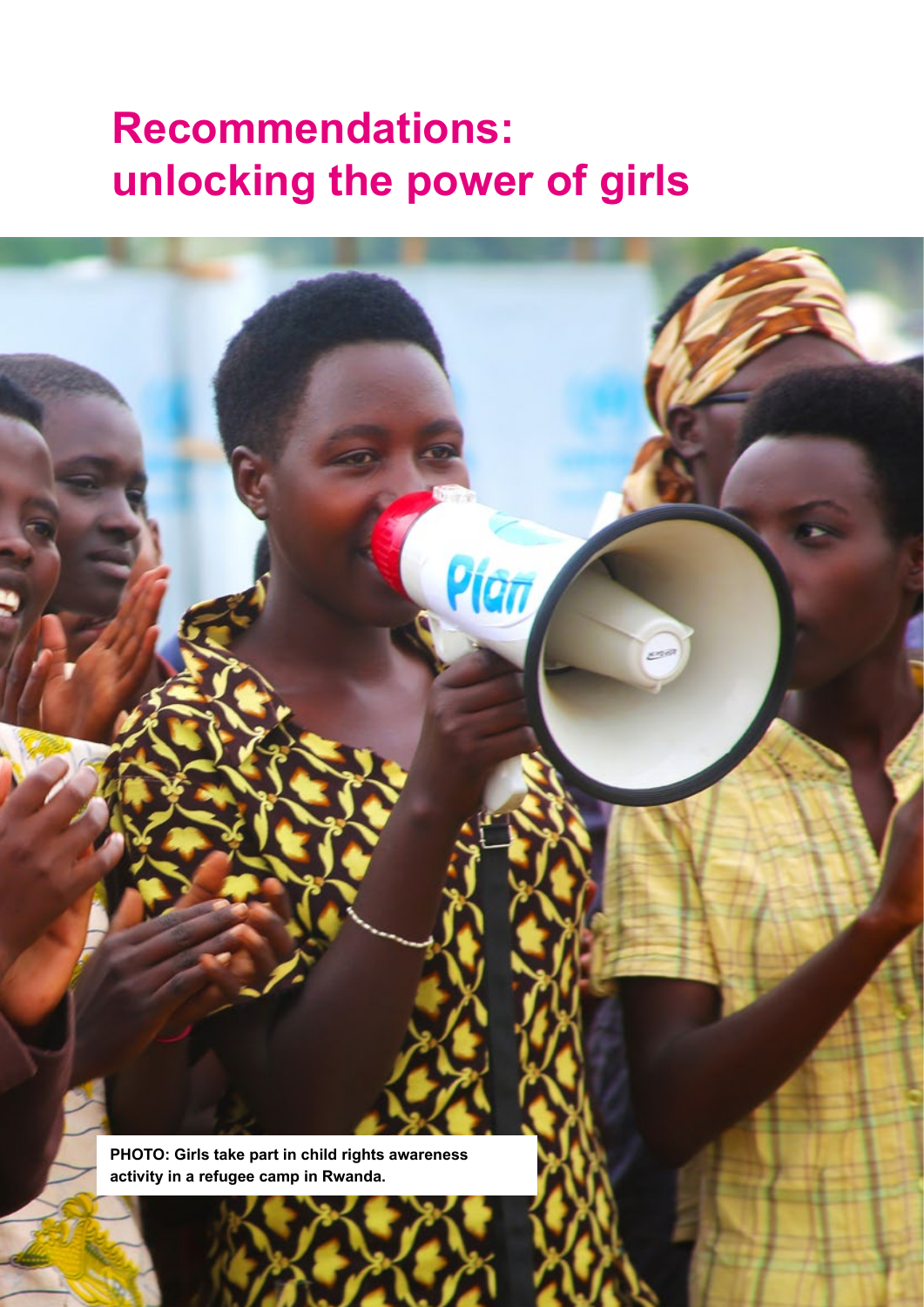#### 1 - Gender equality desperately needs a political and social revolution.

Governments must step up and intervene in public and private spaces – from homes to boardrooms, to political institutions and in the media to end violence against women and girls. This means funding effective public campaigns to bring about the wholesale change in attitudes to ensure that finally girls and women are valued equally with boys and men.

#### 2 - Girls must become visible in places of power and influence.

They can be empowered and lead change, but they can't do it alone. They need allies, strong role models and increased visibility in public spaces. Resources from the international donor community need to be directed towards advancing gender equality with increased support to young people, including girls.

#### 3 - Greater efforts are needed to understand how adolescents actually live their lives.

Everyone – governments, civil society, corporate bosses, local leaders, parents, girls and boys themselves – needs to engage critically with gender discrimination and how it defines society.

**Adults are fundamental in the construction of our lives and personalities. If there are adults who think and act with gender equality... young people will feel more confident. Vivian, 14, Colombia**